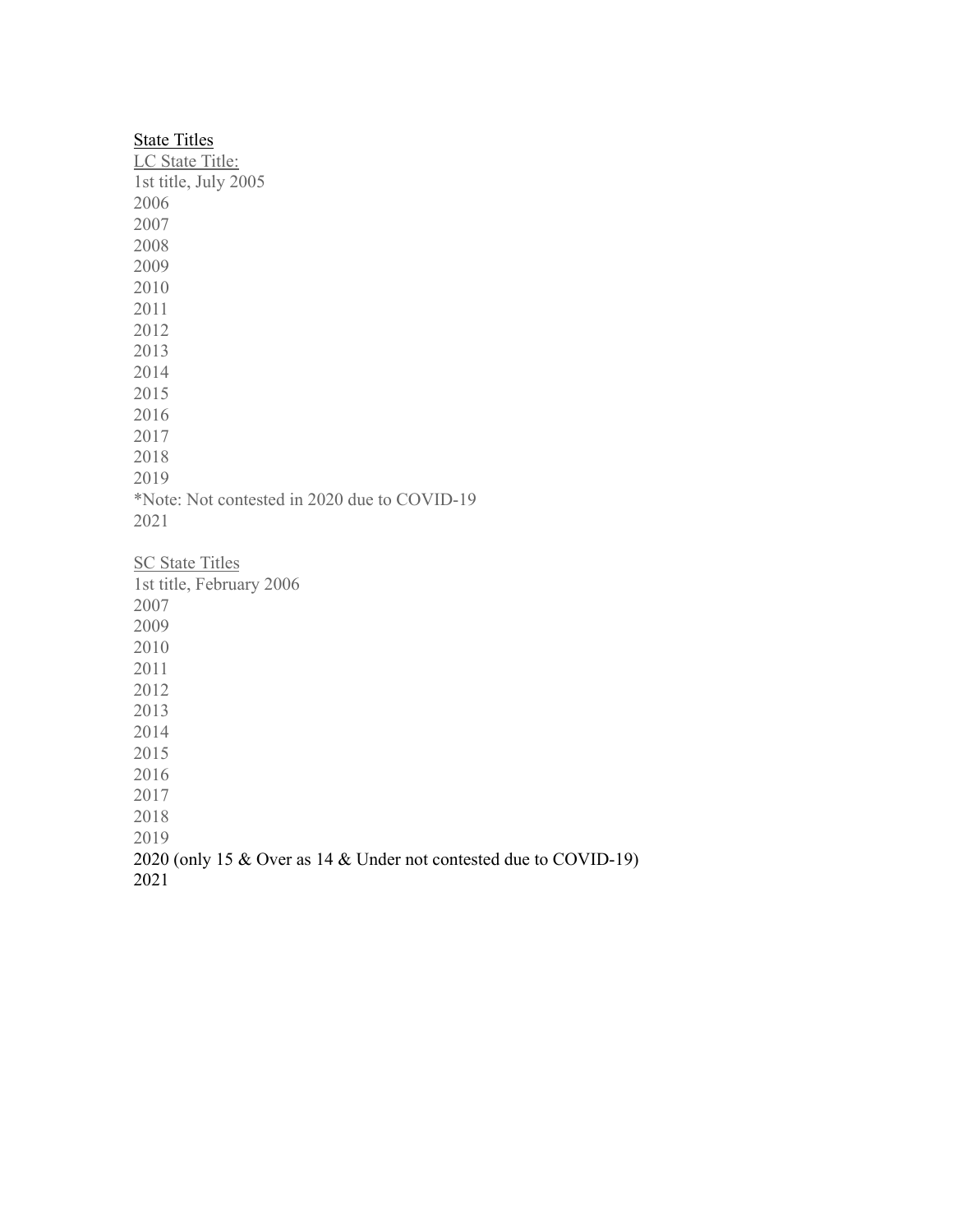Club Excellence- recognition year is year after stats are accumulated

2006 Silver 2008 Bronze 2009 Bronze 2010 Bronze 2014 Bronze 2016 Silver 2017 Bronze 2020 Bronze 2021 Silver 2022 Silver

Club Recognition- recognition year is year after stats are accumulated

2005 through 2022

Virtual Club Championships (Season and Course- Year)

2003-2004 Long Course- 82 2003-2004 Short Course- 116 2004-2005 Long Course- 107 2004-2005 Short Course- 105 2005-2006 Long Course-151 2005-2006 Short Course-160 2006-2007 Long Course- 209 2006-2007 Short Course-197 2007-2008 Long Course-206 2007-2008 Short Course-272 2008-2009 Long Course-188 2008-2009 Short Course-297 2009-2010 Long Course-194 2009-2010 Short Course-229 2010-2011 Long Course-248 2010-2011 Short Course-212 2011-2012 Long Course-148 2011-2012 Short Course-199 2012-2013 Long Course-114 2012-2013 Short Course- 146 2013-2014 Short Course- 119 2013-2014 Long Course- 102 2014-2015 Short Course- 120 2014-2015 Long Course- 75 2015-2016 Short Course- 98 2015-2016 Long Course- 79 2016-2017 Short Course- 109